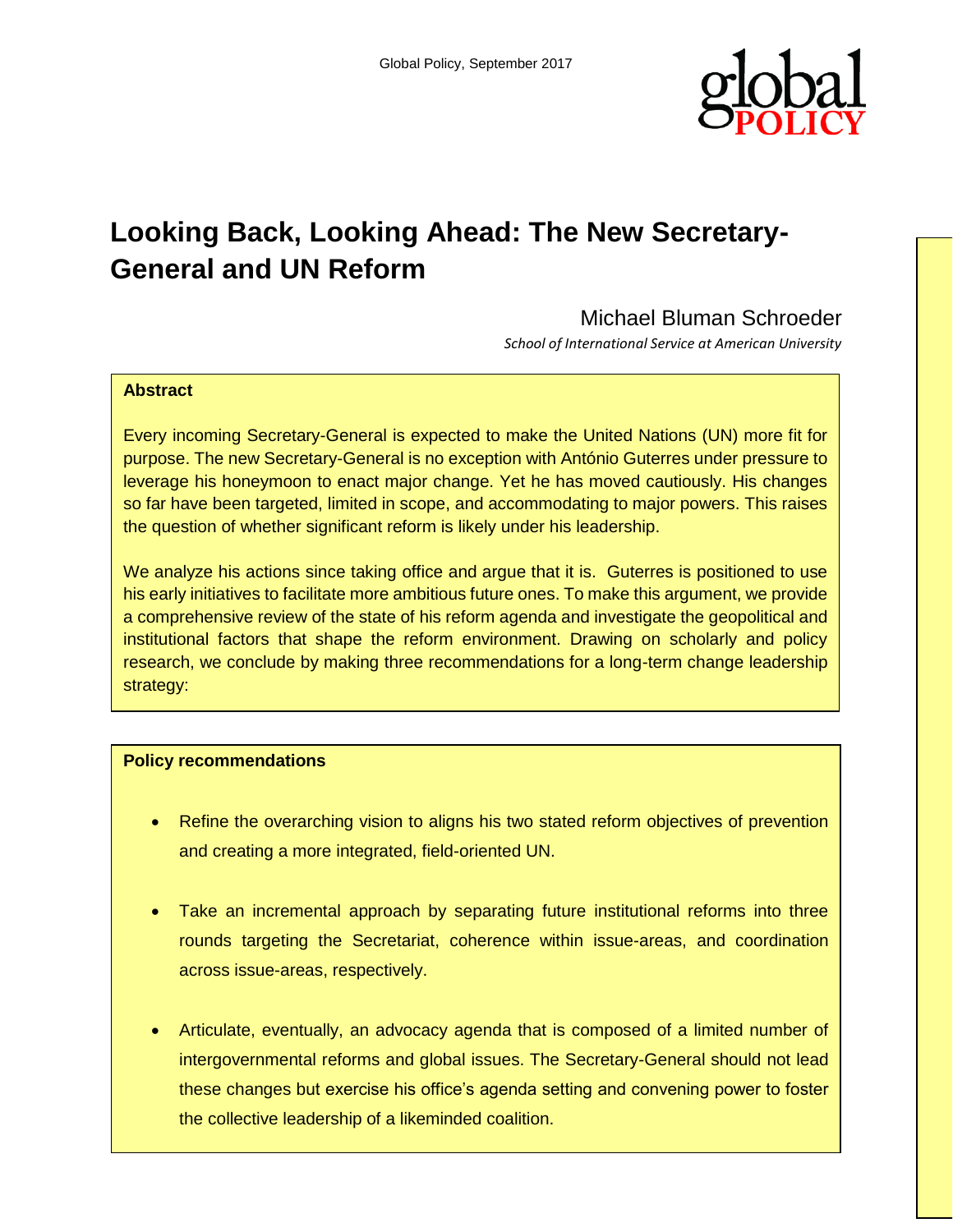## **Introduction**

Every Secretary-General is under pressure to make the United Nations (UN) fit for purpose, so it is hardly surprising that António Guterres used his January swearing-in t[o call](http://statements.unmeetings.org/media2/7664247/sg-eng-.pdf%5d.) for 'a deep and continuous process of UN reform.' He would [move](https://www.un.org/sg/en/content/sg/statement/2017-07-05/secretary-generals-remarks-economic-and-social-council-repositioning) to 'reassert a leadership role' using his 'full responsibilities as Chief Executive.' With extensive knowledge of UN operations having served as former UN high commissioner for refugees, he [set out](https://www.un.org/sg/en/content/sg/speeches/2017-01-10/secretary-generals-remarks-maintenance-international-peace-and.) to make prevention 'the priority of everything we do together,' break down the 'straitjacket of bureaucracy' and overhaul the UN development system and peace and security architecture.

Member states typically give a Secretary-General more latitude at the outset, and past officeholders have seized this honeymoon to push for key reforms. But the new Secretary-General has been cautious. His first months were largely spent shoring up fragile relationships and personally intervening in conflicts such as Cyprus in hopes of scoring an early diplomatic win. His reforms were targeted, limited in scope, and generally accommodating to major powers.

The Secretary-General insists more change is coming, as he [bluntly](http://www.smh.com.au/world/on-united-nations-drift-antnio-guterres-beats-donald-trump-to-the-punch-20170918-gyk4ds.html) declared on the margins of the 2017 annual meeting of the General Assembly. But the fear is that he will play it safe as the UN is not conducive to transformational leadership. If Guterres is risk averse, he might prefer focusing on protecting scarce resources, keeping the spotlight on humanitarian emergencies, and managing crises.

We argue this conclusion is premature. His first months may have laid the foundation for important future reforms. They have put

likeminded individuals in key posts, generated goodwill with target governments, started shoring up the UN's moral authority, and incorporated change management into executive decision making.

The question is where to go from here. We make three recommendations. First, his program needs to clarify the vision so it aligns his two stated objectives: prioritizing prevention and creating a more integrated, field-oriented UN. Second, he should take an incremental approach that separates future institutional reforms into three rounds targeting, respectively, the Secretariat, intrapillar coherence and cross-pillar coordination. Third, he should advocate for a limited number of intergovernmental reforms and global issues by tapping his networks and his office's authority to foster collective leadership by a likeminded coalition.

#### **Why Reform the UN?**

Few inside or outside the UN question the need for reform. Without change, the argument goes, the organization will lose credibility and funding. Part of the challenge is addressing longstanding complaints about the performance and outdated structures of the intergovernmental forums where governments deliberate and negotiate. For instance, the U.S[. threatened](https://geneva.usmission.gov/2017/06/06/ambassador-nikki-haley-address-to-the-u-n-human-rights-council/) to withdraw from the Human Rights Council if it does not change; there are multiple [proposals](http://onlinelibrary.wiley.com/doi/10.1111/j.1468-2346.2007.00663.x/abstract) for reforming the Security Council's membership, veto and working methods; and the General Assembly suffers from an unworkable agenda, budgeting process and propensity to micromanage.

Another set of challenges are organizational and operational. Human rights are insufficiently incorporated into UN missions, and UN humanitarian agencies are underfunded and overstretched trying to assist four famine-stricken countries and over 65 million forcefully displaced people. Donor governments are also insisting that the UN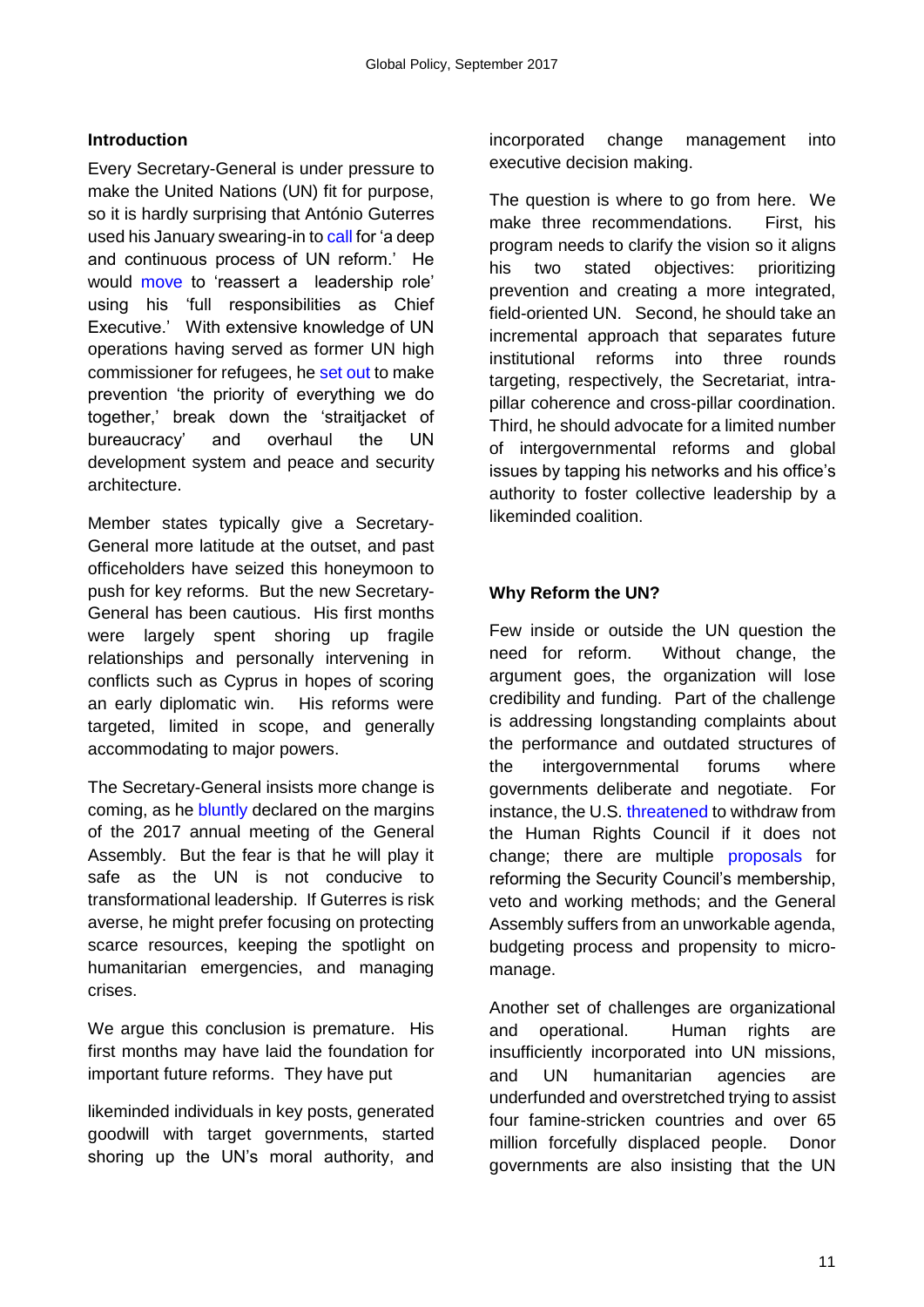humanitarian system become more efficient with a clearer division of labor among agencies.

Further, peace operations are struggling to manage [thirty-eight](https://www.unmissions.org/) political missions and peacekeeping operations including large, under-resourced, and complex ones in South Sudan and Mali, among others. The Secretary-General must also start restoring the institution's moral authority by preventing sexual exploitation and abuse during operations, supporting the survivors, and ending impunity for perpetrators. Some promising ideas to address these challenges and others are found in major reviews that his predecessor commissioned. But implementing them will be costly and complex.

Finally, the UN is finding its place in a fragmented and crowded economic development 'marketplace.' The Secretary-General is expected to define the institution's role in the implementation of two landmark agreements, the 2030 Sustainable Development Agenda (2030 Agenda) and the Paris Climate Accord. The UN is under pressure to reorganize a loosely-organized system of specialized agencies, programmes and funds. And the resulting turf wars are exacerbated by the system's reliance on earmarked donor contributions which can disconnect assistance from domestic needs.

#### **How much Influence does a Secretary-General really have?**

An early challenge has been whittling down this laundry list into a workable reform agenda that can be implemented given the office's reliance on [soft power a](https://www.amazon.com/Secretary-General-Secretary-General-World-Politics/dp/0521699584)nd the talents of it occupant.

Guterres is well connected and his proponents credit him a skilled negotiator, clever political operator and careful but principled advocate for the institutions he has led. He [headed](https://books.google.com/books?id=05Ny_ChbWsIC&printsec=frontcover&dq=betts+and+loescher&hl=en&sa=X&ved=0ahUKEwjukP-NlIzWAhVGzIMKHXyeDgQQ6AEIKzAB#v=onepage&q=betts%20and%20loescher&f=false) the UN's refugee agency for a decade and is the first former head of government to be elected to the top UN post. Although he has his [critics,](http://www.washingtontimes.com/news/2016/oct/11/antonio-guterres-must-improve-management-record-to/) his previous posts give him significant diplomatic and management experience, a vast social network, deep knowledge of the UN system, and a good understanding of intergovernmental negotiations.

The officeholder also enjoys some trappings of a chief executive, although the UN Charter confers limited formal authority. The Secretary-General manages the Secretariat, proposes budgets, and coordinates autonomous UN entities. His agenda-setting, advising, and reporting duties [inform](https://www.jstor.org/stable/27800496?seq=1#page_scan_tab_contents) the deliberations of intergovernmental bodies, and he can draw on UN experts to give credibility to his ideas. Ambiguities in intergovernmental mandates also give him some latitude during implementation. Moreover, the Secretary-General can to put matters on the Security Council agenda, which offers a legal basis for investigating and mediating disputes on his own authority.

His office has two final sources of influence. One is the [moral authority](https://books.google.com/books?id=J8WZE-Xe3cMC&pg=PA159&lpg=PA159&dq=kille+moral+persuasion&source=bl&ots=MP7Y0O6c_N&sig=1T-FBORJQLrlfuQHiAlNKrrFOIU&hl=en&sa=X&ved=0ahUKEwj2v8j8k4zWAhUJ3YMKHTOGDNsQ6AEINzAC#v=onepage&q=kille%20moral%20persuasion&f=false) conferred as the perceived embodiment of the UN Charter and the diplomatic representative of the international community. Second, the Secretary-General has a bully pulpit and access to important social and policy networks that can be leveraged to efficiently gather information, ideas, and expert views as well as convene and mobilize stakeholders around his priorities and proposals.

None of this is to suggest that Guterres has it easy. Institutional constraints and political dynamics limit what he can change, and overestimating the office's influence typically ends in a stalled agenda and backlash against the officeholder.

Defenders of the status quo have multiple opportunities to water down, block or delay change. Proposals with budgetary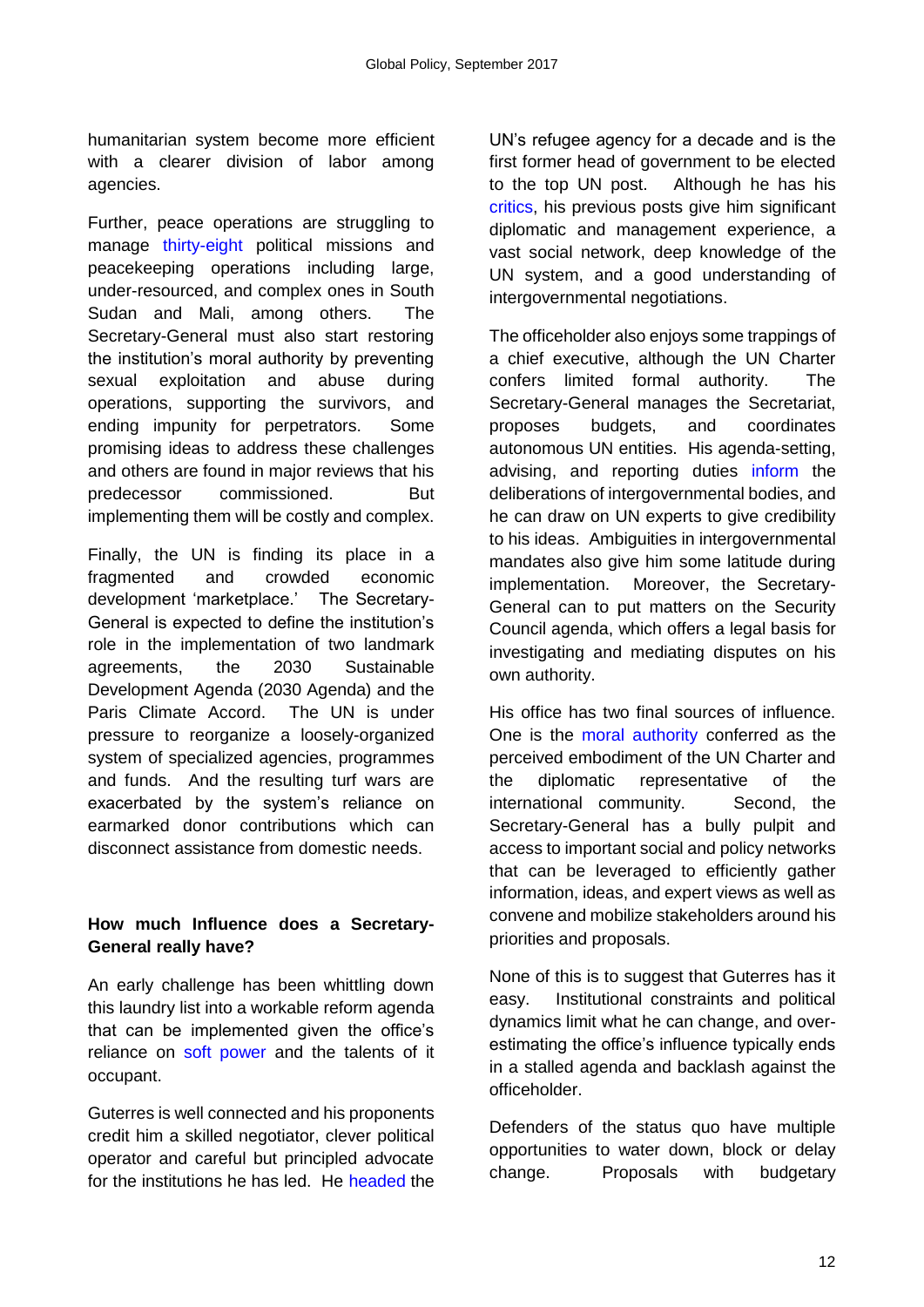implications require intergovernmental authorization and governments are determined to protect beneficial programs and jobs for their nationals. Additional complications arise during implementation, which usually requires the cooperation of a range of stakeholders.

The [barriers](file:///C:/Users/schroede/AppData/Local/Microsoft/Windows/Temporary%20Internet%20Files/Content.Outlook/VCXTOOZL/There%20are%20high%20hopes%20that%20Guterres%20is%20up%20for%20it.%20%20He%20is%20well%20connected%20and%20his%20proponents%20credit%20him%20a%20skilled%20negotiator,%20clever%20political%20operator%20and%20careful%20but%20principled%20advocate%20for%20the%20institutions%20he%20has%20led.%20%20During%20the%20campaign,%20few%20doubted%20he%20was%20qualified%20for%20the%20post%20even%20if%20many%20hoped%20the%20Security%20Council%20would%20appoint%20the%20first%20woman%20Secretary-General.%20%20He%20headed%20the%20UN’s%20refugee%20agency%20for%20a%20decade%20and%20is%20the%20first%20former%20head%20of%20government%20to%20be%20elected%20to%20the%20top%20UN%20post.%20%20%20Although%20he%20has%20his%20critics,%20his%20previous%20posts%20give%20him%20significant%20diplomatic%20and%20management%20experience,%20a%20vast%20social%20network,%20deep%20knowledge%20of%20the%20UN%20system,%20and%20a%20good%20understanding%20of%20intergovernmental%20negotiations.) are set higher for modifying the intergovernmental machinery or international standards. They are negotiated at conferences set years in advance and follow lengthy multi-stakeholder consultations and intergovernmental negotiations. These negotiations can break down or, more often, result in a lowest-common denominator agreement. Governments may also [backtrack](http://journals.rienner.com/doi/abs/10.5555/ggov.2007.13.2.151?code=lrpi-site&journalCode=ggov) on earlier concessions when the signing ceremony ends and their bosses return to their national capitals.

Executive and resource constraints impose additional impediments. The Secretary-General has good reason to at least take the temperature of key governments—especially the Security Council's Permanent Five members—before proposing even changes ostensibly under his authority. Most of the organizations in the UN system also have their own executive head and intergovernmental board that guard their funding streams, turf and, autonomy. This makes introducing change risky as opposition mobilizes when the Secretary-General proposes, for example, a reorganization of the development system.

Further, he has few discretionary resources to use as carrots and sticks when negotiating changes. His office proposes budgets but has minimal control over the purse strings because much of the UN's funding is voluntary and [earmarked.](http://journals.sagepub.com/doi/abs/10.1177/1354066116648755) The UN's last operating budget was just \$2.7 billion, and his predecessor constantly pleaded with the Security Council and troop contributing countries to provide enough funding and troops for ongoing operations.

Geopolitical dynamics present a final set of challenges. The Group of 77 (today 134) developing countries has long used its majority voting bloc in majoritarian fora (like the General Assembly) to defend against perceived violations of state sovereignty, protect development budgets and exercise control over the bureaucracy. In contrast, donor states from the Global North want to reduce G77 budgetary control, budget increases, and micro-management.

The U.S. is the largest contributor to the UN budget and under the Trump Administration has insisted the organization scale back its [activities.](http://www.politico.com/magazine/story/2017/06/27/united-nations-donald-trump-antonio-guterres-china-215315.) It initiated the Security Council decision to cut \$700m from the peacekeeping budget, and the president has asked congress to cut the U.S. contribution to the UN operating budget by thirty percent.

The European Union's engagement with the UN may also evolve. [Brexit](https://www.undispatch.com/implications-un-brexit/) has not reduced the EU's commitment to multilateralism but it could limit the voluntary funding it contributes and its influence during intergovernmental negotiations. Germany has also long coordinated with Japan, India and Brazil—the so-called Group of 4—to (unsuccessfully) demand a permanent seat on the UN Security Council. Although this group has not made continued support conditional on a permanent seat, the countries have historically insisted that any major UN reform initiative propose such a change.

Two other council permanent members, China and Russia, are wary of any change that could dilute national sovereignty, especially an expansion of the UN's authority to publicize human rights violations. [China](https://www.bloomberg.com/view/articles/2017-06-13/china-rethinks-its-global-role-in-the-age-of-trump) is increasingly assertive in UN forums and has shown an interest in leading on issues where collective action supports national priorities (e.g. climate change). However, it has minimal experience organizing complex, multilateral negotiations and continues to resist UN intervention in regional security affairs. Russia has taken a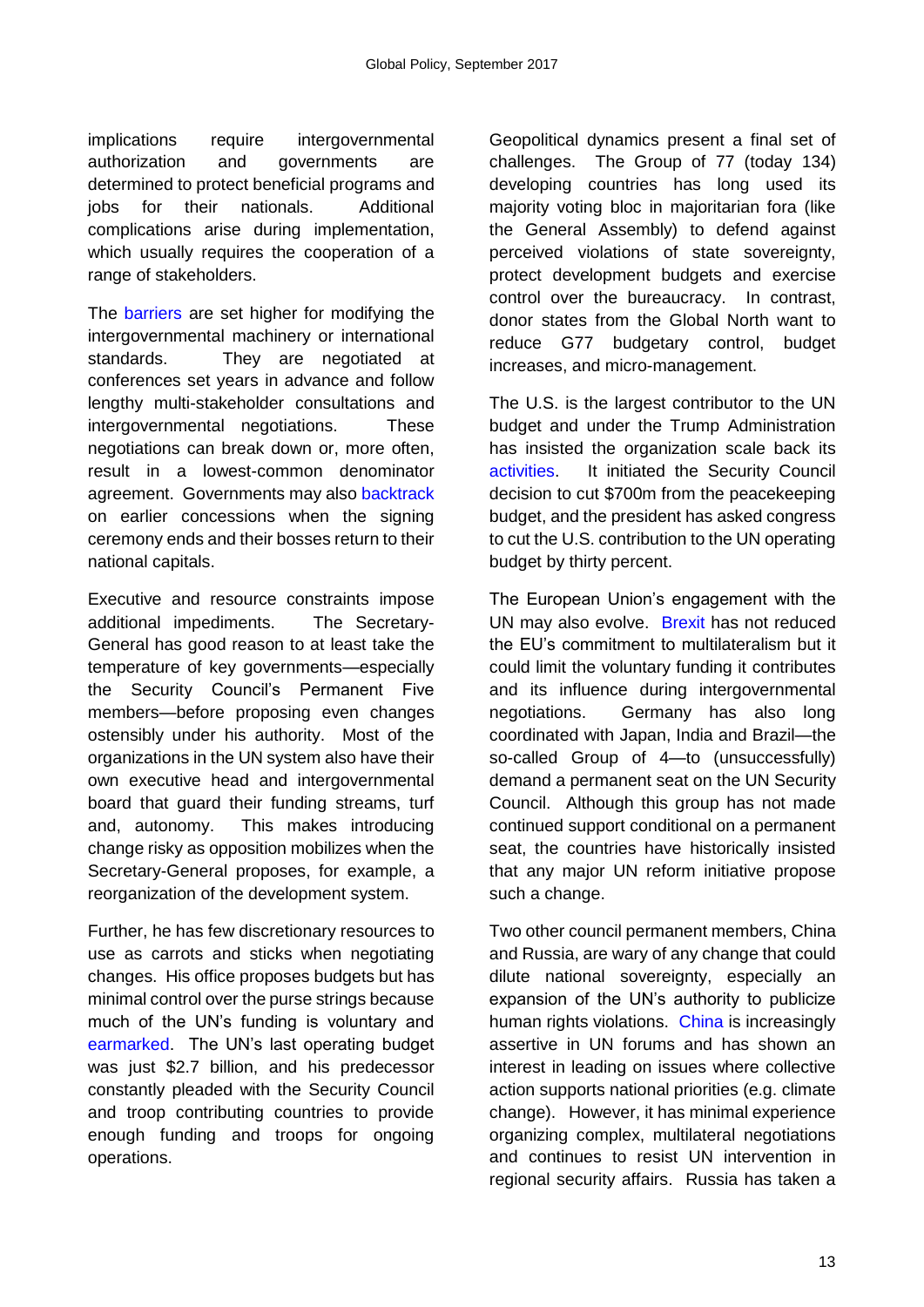leading role in reforming UN counter-terrorism but has limited UN engagement in its 'near abroad' and used its veto to protect its allies such as Syria's Assad regime.

#### **Where does the Secretary-General's Reform Agenda Stand?**

Over the past months, Guterres has shown a healthy appreciation for the barriers to change. With a few notable [exceptions,](http://www.politico.com/magazine/story/2017/06/27/united-nations-donald-trump-antonio-guterres-china-215315) he has largely avoided antagonizing Member States, especially important powers. Instead, the Secretary-General has sought to broker a peace deal, introduced executive-level reforms and convened internal reviews. These reviews focused on three strategic priorities: Management reform, restructuring the development system, and reforming the peace and security architecture.

#### *Management Reform*

The majority of his early reforms centered on the Office of Secretary-General, including increasing its capacity to manage change. In a January memo, he announced a new Executive Committee and Deputies Committee that would streamline decision making, support strategic planning, and coordinate policy development upstream and downstream. His Special Advisor on Policy was given responsibility for strategic reform planning while executing reform was delegated to Fabrizio Hochschild as the first Assistant Secretary-General for Strategic Coordination. For his part, Hochschild—an experienced UN hand who authored a lengthy study of UN change leadership—recruited from across the UN system to leverage different intra-UN networks and expertise into the Policy Planning Unit.

The Secretary-General has also appointed more women to top positions. His inner circle includes Deputy-Secretary-General Amina J. Mohammed, Maria Luiza Ribeiro Viotti as Chef du Cabinet and Ana Maria Menendez as Special Advisor on Policy. Notably, Jan Beagle was tapped to head the Department of Management. A veteran UN staffer, Beagle had previously led the human resources division where she [proposed](https://www.un.org/ecosoc/sites/www.un.org.ecosoc/files/files/en/qcpr/sg-report-on-unds-qcpr-june-2017.pdf.) major changes to Secretariat rules to increase mobility and streamline recruitment.

The tradition of appointing to leadership roles the nationals of the Security Council's Permanent Five and other major contributors has also continued. The American head of Political Affairs was asked to stay-on and a French, British and Chinese national head the departments of peacekeeping, humanitarian affairs and economic and social development, respectively. A Russian national was tapped to be the first Under-Secretary-General for counter-terrorism and Atul Khare of India retained the top post at the Department of Field Support. Guterres selected nationals from Japan and Germany—two of the UN's largest budget contributors—to lead disarmament affairs and the UN Development Programme (UNDP).

#### *Development System Reform*

In 2016, Member State[s tasked](http://www.un.org/ga/search/view_doc.asp?symbol=A/RES/71/243) the Secretary-General with improving the development system in the context of advancing the seventeen Sustainable Development Goals (SDGs) of the 2030 Agenda. A key element is coordinating a sprawling system of UN entities. [On average,](https://www.un.org/ecosoc/sites/www.un.org.ecosoc/files/files/en/qcpr/sg-report-on-unds-qcpr-june-2017.pdf.) eighteen UN development agencies operate at the country level often leading to turf wars and funding streams that reflect donor preferences over national priorities.

In July, Guterres issued a preliminary report largely drafted by his deputy, Amina Mohammed. Mohammed is widely credited for coordinating the drafting of the SDGs and working with governments to get them adopted. Her 2017 [report](https://www.un.org/ecosoc/sites/www.un.org.ecosoc/files/files/en/qcpr/sg-report-on-unds-qcpr-june-2017.pdf.) presented a 'road map for change' organized around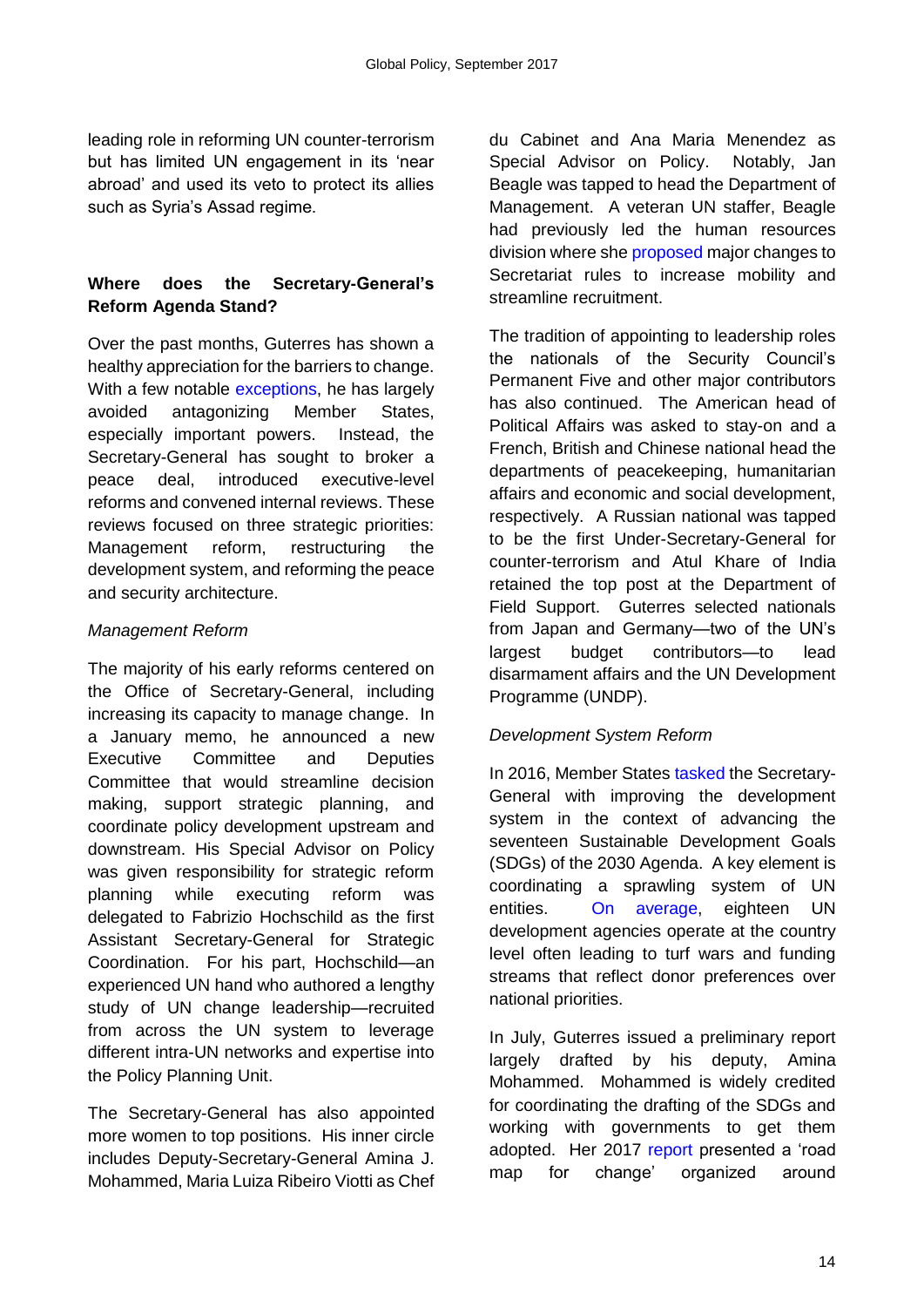decentralization and consolidation, and the report's thirty-eight recommendations were collectively framed as a donor-recipient bargain: A reorganized system would attract more resources and be more responsive to national priorities, while donors would see cost savings, greater accountability, and less duplication.

A cornerstone of this bargain was a revamped UN Country Team with more autonomy and authority. The leadership structure would also dramatically change with Resident Coordinators (RCs) being 'delinked' from the UN Development Programme and having 'a clear reporting line' to the Secretary-General. The RC would supervise all Country Team members and serve as the UN point of contact. Moreover, the office would be given additional resources and authority and, in return, would be more accountable for the UN's performance.

These country-level reforms would complement ones to regional offices and global headquarters. The core functions at these levels would be strategic analysis, policy development, and convening experts and funders. To improve coordination, the intergovernmental boards of autonomous UN agencies would be merged. Regional offices would be responsible for developing policy guidance to align in-country activities with regional and global policies and standards.

The report was generally [well received.](https://www.un.org/press/en/2017/ecosoc6851.doc.htm) For many experts, a major reorganization was long overdue, though some UN staff worried that a major restructuring would be disruptive and undercut current initiatives. During the ECOSOC debate, some major donors and G77 members welcomed the commitment to coherence and decentralization, but reminded the Secretary-General of the importance of continued consultation. A group of African countries added that the final report should place additional emphasis on financing for development.

## *Reforming Peace and Security Strategy, Operations and Architecture*

The Secretary-General has prioritized conflict prevention and [called](https://www.un.org/sg/en/content/sg/speeches/2017-01-10/secretary-generals-remarks-maintenance-international-peace-and) for designing UN operations around a 'peace continuum' that gives prevention tasks equal standing with peacemaking, peacekeeping, peacebuilding and development ones. Operationalizing prevention requires strengthening the UN's analytical capabilities so it can sound the alarm as well as providing timely information, conflict analysis and expertise. The Secretary-General has also [proposed](https://www.un.org/press/en/2017/sgsm18446.doc.htm) a 'surge' in peace diplomacy' including expanding mediation services and proactively offering those services to countries at risk of conflict. To this end, Guterres personally extended his good offices in Cyprus and Columbia and announced a new partnership with the World Bank addressing state fragility.

Beyond prevention, the Secretary-General's first proposal for reforming the peace and security architecture were not introduced until September. The proposal, which was circulated for Member State consideration, drew on his own internal review and three major reviews commissioned by his predecessor. It reflected his [skepticism](file:///C:/Users/schroede/AppData/Local/Microsoft/Windows/Temporary%20Internet%20Files/Content.Outlook/VCXTOOZL/at%20http:/www.worldpoliticsreview.com/articles/21343/can-guterres-turn-the-u-n-s-bureaucrats-into-heroes) of large and complex peacekeeping operations and the need for consolidation. Peacebuilding responsibilities across the Secretariat would be merged into a new Department of Political and Peacebuilding Affairs and peacekeeping and field-based political missions would form a single Department of Peace Operations.

Notably, the Secretary-General had moved more quickly on two fronts. Much of the UN counter-terrorism machinery was [consolidated](https://www.un.org/pga/71/wp-content/uploads/sites/40/2015/08/Implementing-UN-Global-Counter-Terrorism-Strategy.pdf.) into a new Counter-Terrorism Center, and a Russian national was appointed to lead it. Despite important concerns [raised](https://theglobalobservatory.org/2017/02/united-nations-counterterrorism-preventing-violent-extremism/) by experts and NGOs, Russia in particular welcomed the move, having persistently lobbied for it partially out of concern that the existing UN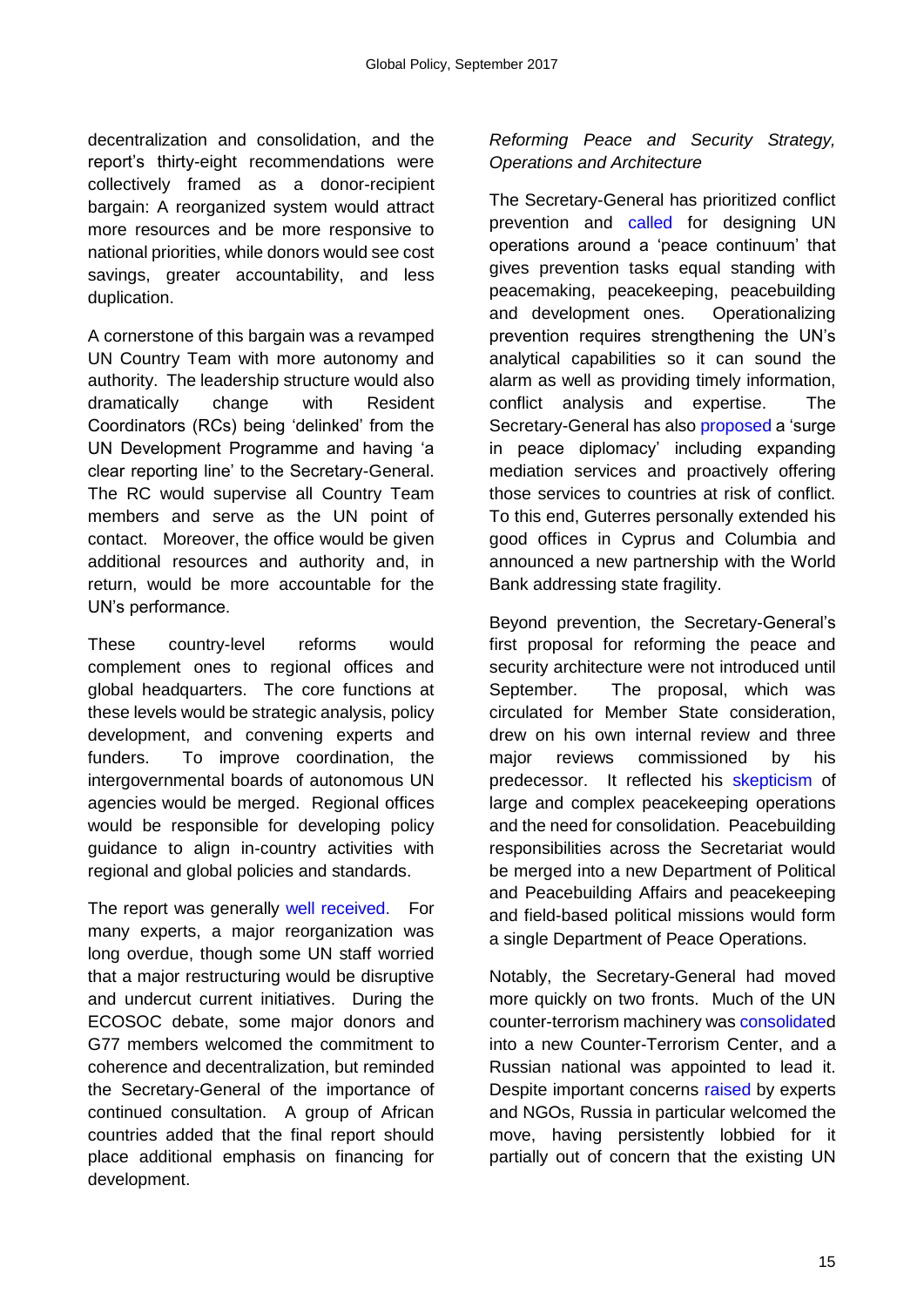strategy placed too much emphasis on countering violent extremism.

Second, he released a [report](https://www.un.org/en/peacekeeping/documents/SG%20Report_%20A%2071%20818%20Special%20measures%20for%20protection%20from%20sexual%20exploitation%20and%20abuse.pdf) that detailed allegations of sexual abuse and exploitation and proposed additional measures to curb it. Specifically, the report recommended a 'victim centered approach' with proposals to prevent further abuses, support survivors, and end impunity for perpetrators. The most controversial change would withhold payments to troop contributing countries that did not investigate credible allegations and redirect withheld funds to a victims' fund. These changes will be followed by additional recommendations from a new [high-level](http://www.un.org/apps/news/story.asp?NewsID=57536#.WcJpr8ZrxbV)  [panel.](http://www.un.org/apps/news/story.asp?NewsID=57536#.WcJpr8ZrxbV)

#### **Where can the Secretary-General go from here?**

#### *Clarify the Vision*

Looking ahead, one shortcoming of the Secretary-General's reform strategy is that it has two key reform objectives without an overarching vision. The first objective is prioritizing prevention, which includes helping prevent disputes from escalating to war and sustaining peace by addressing root causes of conflict. The second strategic [objective](http://www.antonioguterres.gov.pt/vision-statement) is to make the UN 'less bureaucratic and more efficient, productive and field oriented.' The UN would take a more holistic view to assisting the membership with staff ideally adopting a 'whole-of-UN' approach to designing and executing operations.

Neither of these objectives is new and past efforts highlight their potential and pitfalls. There is no shortage of [interest](http://journals.rienner.com/doi/abs/10.5555/ggov.2008.14.2.135?code=lrpi-site) in making the UN less reactive. Boutros-Ghali pushed to expand preventive diplomacy in his widely read [An Agenda for Peace](http://journals.rienner.com/doi/abs/10.5555/ggov.2007.13.2.151?code=lrpi-site) (1992). A decade later, Kofi Annan dedicated a full [report](https://www.google.com/url?sa=t&rct=j&q=&esrc=s&source=web&cd=3&ved=0ahUKEwinlvTAmbLWAhVp1oMKHbNJCOYQFgg1MAI&url=http%3A%2F%2Funpan1.un.org%2Fintradoc%2Fgroups%2Fpublic%2Fdocuments%2Fun%2Funpan005902.pdf&usg=AFQjCNF5ntHTzqa7gPID-hilSnV7Kyj11Q) to the issue and called for "greater coherence and focus for conflict prevention," and Ban Kimoon repeatedly [recommended](https://www.un.org/press/en/2016/sgsm17540.doc.htm) that conflict prevention feature more prominently in the UN peace and security architecture.

Prevention is appealing because most UN entities can see at least some of their work as preventing war or sustaining peace. This inclusivity could reduce internal resistance by enabling staff to reconfigure existing activities, while additional prevention capabilities could be added without a disruptive reorganization.

However, prevention is likely to face opposition when the rubber meets the road. Preventing war [requires](http://www.zif-berlin.org/fileadmin/uploads/analyse/dokumente/veroeffentlichungen/ZIF_Policy_Briefing_Bernstein_Conflict_Prevention_March_2017.pdf.) early UN intervention, gathering sensitive information about a country, and reporting hotspots to the Security Council. These activities have long made the Group of 77 and China [wary,](http://journals.rienner.com/doi/abs/10.5555/ggov.2008.14.2.135?code=lrpi-site) and they have historically opposed a UN 'intelligence' capability or empowering the Secretary-General to 'internationalize' domestic political disputes. Furthermore, complex root causes makes operationalization difficult, and a preoccupation with prevention could come at the expense of other activities. Indeed, Guterres has already felt compelled to [promise](https://www.un.org/sg/en/content/sg/statement/2017-07-05/secretary-generals-remarks-economic-and-social-council-repositioning) that enhancing prevention will not redirect resources from development assistance.

The second [objective—a](https://www.un.org/sg/en/content/sg/speeches/2016-12-12/secretary-general-designate-ant%C3%B3nio-guterres-oath-office-speech) more integrated, field-focused UN—leverages a unique institutional asset: the range of assistance, expertise, and services offered across the UN system. Improved intra-UN coordination would increase effectiveness, especially in addressing policy challenges that do not fall under a single UN entity's mandate or cut across the human rights, peace and security and development pillars. There are also political advantages. Donors want the UN to redirect more funding to the field, reduce duplication and create clearer lines of authority. Recipient governments, local authorities, partner organizations and other beneficiaries would also enjoy greater clarity about who is in charge.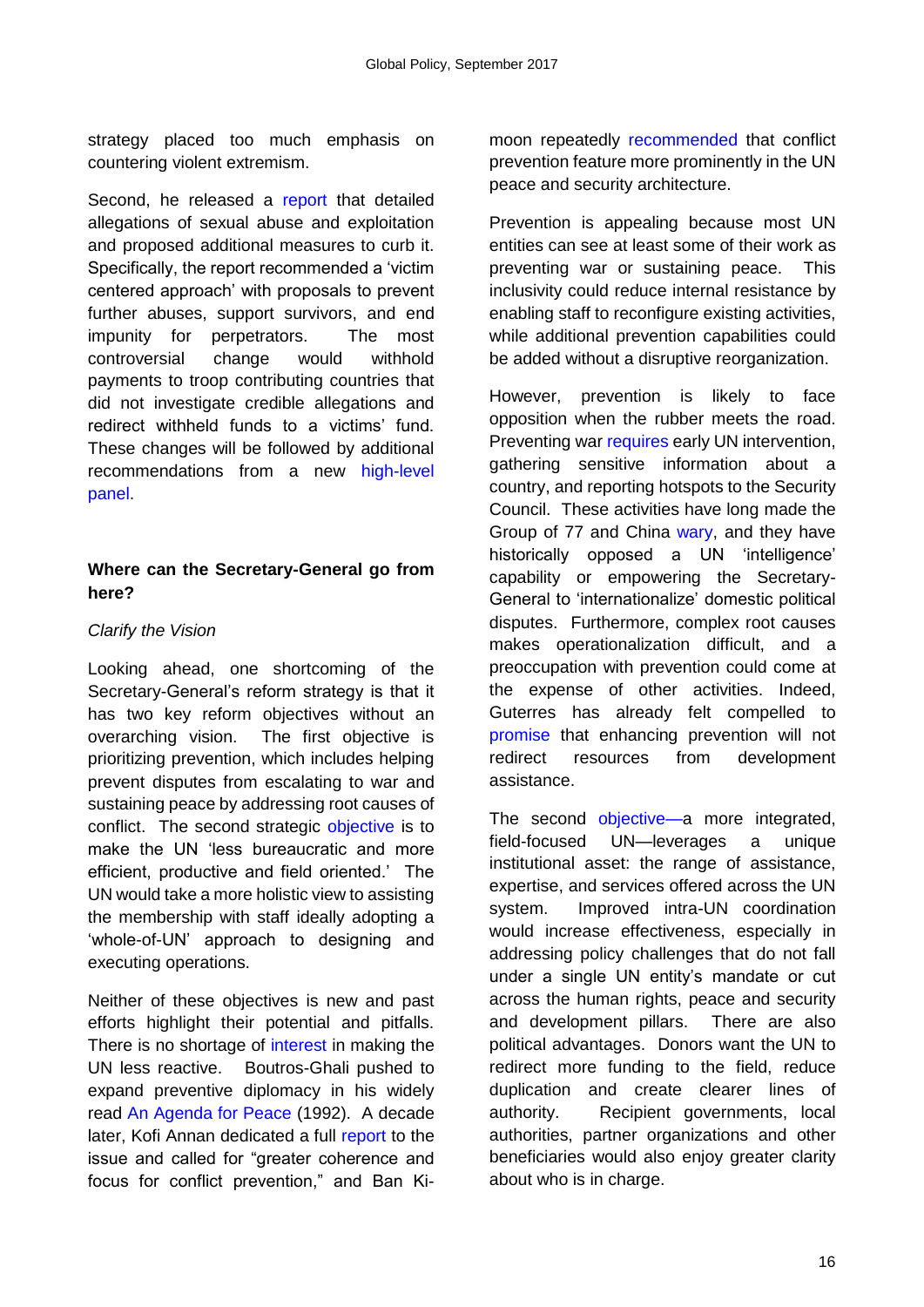Yet some UN entities are likely to resist an expected loss of autonomy and a disruptive reorganization of workflows and management structures. Governments may also be hesitant. For some, the resulting changes could hurt their favored programs. And while donors advocate for strengthening coordination, many have perpetuated bureaucratic silos by earmarking their contributions so they can claim ownership of a program or issue. These barriers help explain his predecessor's limited success at integration such as efforts to [coordinate](https://www.devex.com/news/un-partnership-facility-derailed-86251) UN external partnerships, [modernize](http://journals.rienner.com/doi/abs/10.5555/ggov.2007.13.2.151?code=lrpi-site) Secretariat management or [consolidate](http://journals.sagepub.com/doi/abs/10.1177/0967010698029001002) UN humanitarian agencies across the UN system.

To mobilize support and overcome these barriers, the reform program will need an overarching institutional vision. This [vision](http://onlinelibrary.wiley.com/doi/10.1111/misr.12147/abstract)  should be accompanied by a small number of strategic principles to set priorities, guide the reform process, and unify likeminded staff and governmental and non-governmental actors. The strategic principles should help planners boil down existing recommendations into a workable and coherent program and senior leadership make tradeoffs and align their own ideas with higher level goals. Without a vision, prevention and integration risk becoming competing priorities. Proponents of each objective will expect the Secretary to make their objective the priority, and opponents of each objective will seek to direct his focus to the alternative. The risk is a disjointed process unable to attract sustained financial and political support.

One vision is of an integrated, accountable and field-focused UN with ['fewer moving](https://www.chathamhouse.org/publication/ia/windows-opportunity-un-reform-historical-insights-next-secretary-general)  [parts.](https://www.chathamhouse.org/publication/ia/windows-opportunity-un-reform-historical-insights-next-secretary-general)' The reform program would be guided by the principles of operational coherence and strengthening the field, and these strategic principles would apply to all reform programs from changing management structures, the development system, and the peace and security architecture. As such, conflict prevention would not serve as the overarching vision that defines the organization, but missions would be enhanced and put on an equal footing with other operations along the peace continuum. Reforms would also seek to ensure that staff carrying out prevention work are less siloed and [better resourced.](https://www.un.org/sg/en/content/sg/speeches/2017-01-10/secretary-generals-remarks-maintenance-international-peace-and.)

#### *Play the Long Game*

Second, reform should be a ['permanent](http://time.com/4415879/qa-with-un-secretary-general-candidate-antonio-guterres/)  [attitude'](http://time.com/4415879/qa-with-un-secretary-general-candidate-antonio-guterres/) where change takes place incrementally. One possibility is rolling out institutional reforms over roughly four rounds. Early rounds would pave the way for more ambitious future ones by providing proof of concept, creating functional spillover or empowering likeminded actors interested in further change. In this view, the Secretariat's first months have planted ['the seeds](https://www.una.org.uk/magazine/2-2016/secretary-general%E2%80%99s-first-100-days) for the 117 months that follow.' They centralized strategic planning and positioned a reformer as head of the Department of Management. Goodwill was also built with some major powers, including the Trump Administration, which hosted a high-level meeting in September that required the 120-plus participating governments to [back](http://www.passblue.com/wp-content/uploads/2017/08/FINAL-UN-Reform-Declaration.pdf) the Secretary-General's reform agenda.

The next three rounds of institutional reforms would leverage these changes to advance the vision of a more integrated and field-oriented UN. The second round would implement more sweeping changes to Secretariat management by breaking down interdepartmental walls and modernizing personnel policies to suit primarily an operational agency and not a conference servicing one. This round would include many of the changes that the Secretary-General circulated in September such as the consolidation of field-based peace operations in addition to rewarding field experience, increasing staff mobility, and reducing deployment times.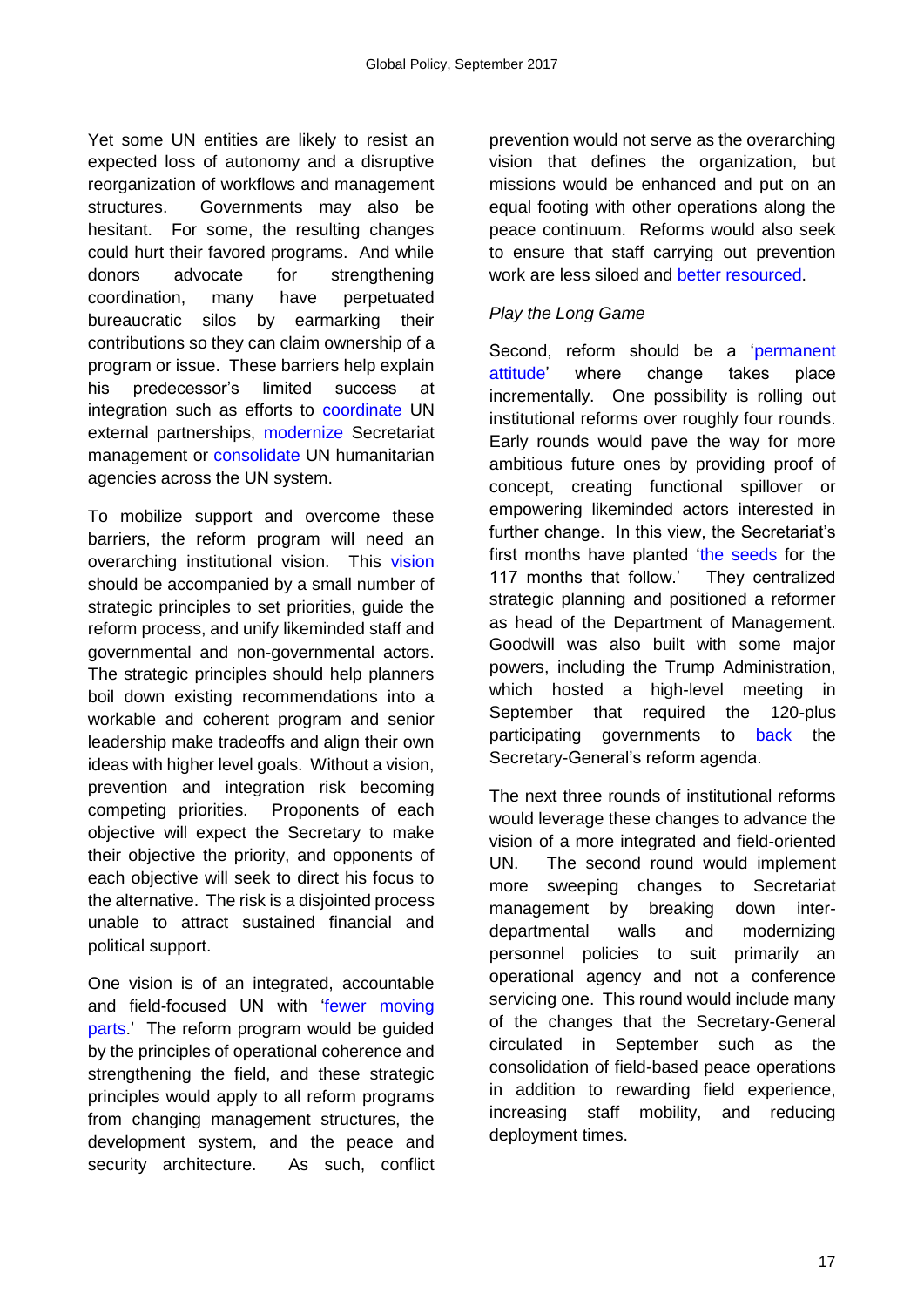The third round would focus on coherence *within* the three pillars of the UN system: human rights and humanitarian affairs, peace and security, and social and economic development. One example is the Secretary-General's preliminary report on development system reform with its focus on decentralization, strengthening field leadership, a clear division of labor, and joint analysis and planning.

The final round would enhance system-wide coherence *across* pillars in-line with a whole of UN approach. For example, the Secretary-General could address the humanitariandevelopment nexus and scale promising cross-pillar collaborations such as the Conflict Prevention Advisers jointly managed by the UNDP and the Department of Political Affairs. Further, human rights protection activities could be implemented across pillars, perhaps through the diffusion of analytical frameworks and new policies to promote field staff advocacy.

#### *Get Involved in Global Standard Setting and Intergovernmental Reform, Eventually*

With good reason, the Secretary-General has avoided proposing changes to intergovernmental bodies, nor has he adopted a signature issue the way his predecessor did with climate change. The office's limitations caution against rushing to promote politically sensitive changes that might bog down his institutional reforms. But pressure on the Secretary-General to advocate for broader changes will intensify. He will eventually need an advocacy agenda or risk his change leadership being dismissed as bureaucratic tinkering.

This advocacy agenda should align with his institutional vision. It will also need to take political realities into consideration, and he should [avoid](https://www.jstor.org/stable/27800582?seq=1#page_scan_tab_contents) packaging institutional reforms

**.** 

with broader ones as part of some grand bargain. One possible, if thorny, issue is Security Council reform, which is central to the UN's continued legitimacy and a priority for much of the membership. It could also be framed as reversing what Guterres has decried as declining trust in governing institutions. Alternatively, the Secretary-General could champion plans for implementing a Post-American Paris Climate Accord that engages U.S. industry, cities, and states.

The advocacy agenda could also introduce new international standards or push anew for the implementation of existing ones. He could return to his UNHCR roots and make migration a signature issue with a focus on protection such as expanding resettlement programs and keeping the borders of host states open. Additionally, his office could try to fill normative gaps by putting the protection 'climate refugees' on the intergovernmental agenda.

Regardless of what issues he adopts, the Secretary-General will need to be realistic about his influence. He may want to [forego](http://onlinelibrary.wiley.com/doi/10.1111/1758-5899.12445/abstract) serving as chief leader. Instead, his agenda may be better served by tapping his networks, convening, and agenda setting power to foster an inclusive change process. His office can support the formation of a transnational advocacy [coalition](file:///C:/Users/schroede/Desktop/Beyond%20100%20days%20UNSG%20leadership%20paper/Confronting%20the%20Crisis%20of%20Global%20Governance.%20June%2025,%202015,%20https:/www.stimson.org/sites/default/files/file-attachments/Commission_on_Global_Security_Justice%20_Governance_0.pdf) composed of likeminded reformers including governments, academics, parliamentarians, statesmen, international civil servants and activists.<sup>1</sup>

He may also appoint a prominent expert or statesmen to coordinate the reform effort and cajole North-South middle powers committed to multilateralism to take the lead in intergovernmental negotiations. Their leadership can help prevent the process from being coopted or stalled by those with conflicting agendas. For his part, the

<sup>&</sup>lt;sup>1</sup> Commission on Global Security, Justice and Governance. [Confronting the Crisis of Global Governance](https://www.stimson.org/sites/default/files/file-attachments/Commission_on_Global_Security_Justice%20_Governance_0.pdf.)*.* June 25, 2015,